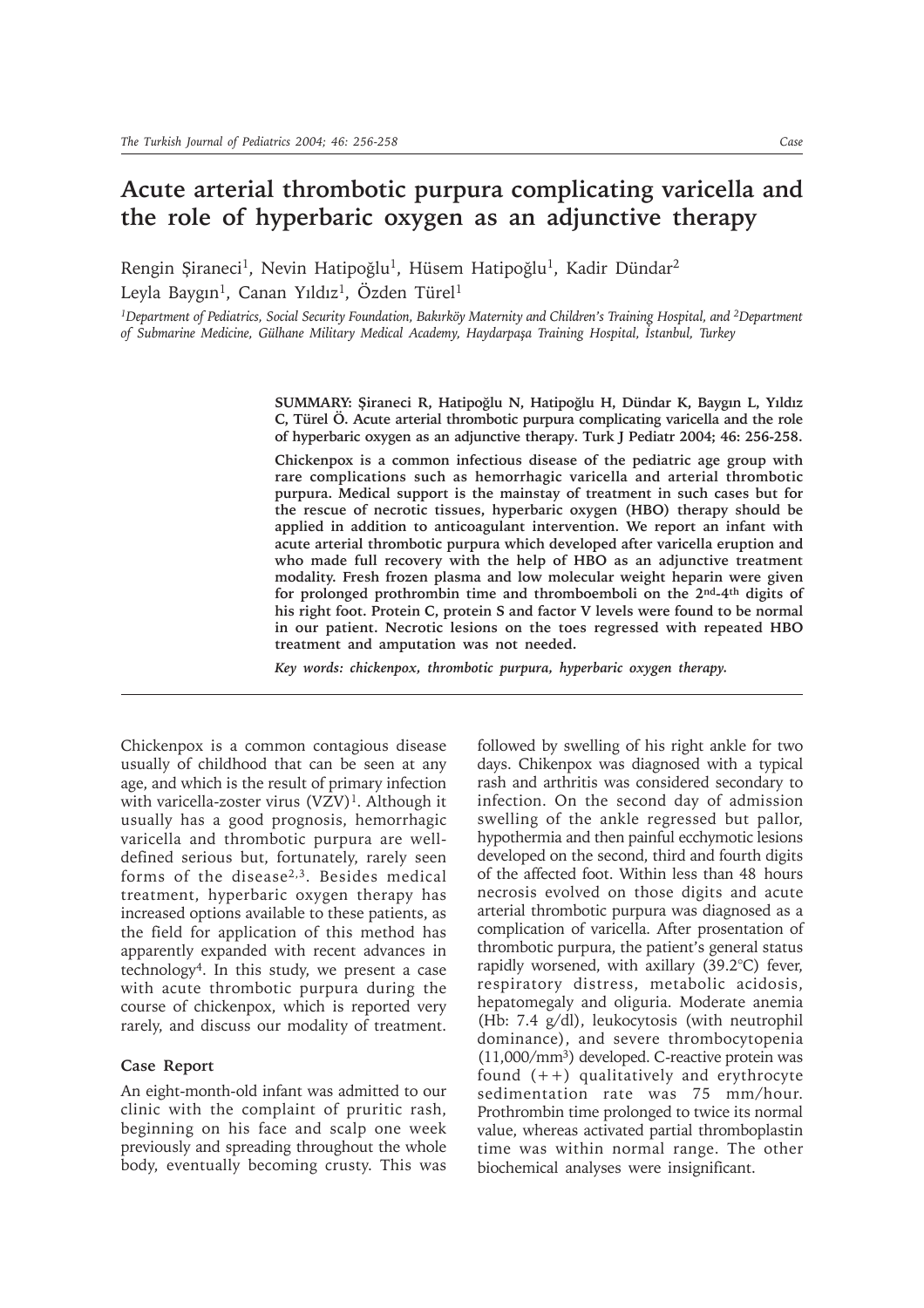After taking blood for hemoculture, cyclovir was prescribed for specific infection in addition to wide-spectrum antibacterials. Supportive therapy was given as appropriate fluid replacement for metabolic acidosis, vitamin K and fresh frozen plasma for abnormal prothrombin activity, and low molecular weight (LMW) heparin (nadroparin) for thromboemboli. Hyperbaric oxygen (HBO) therapy for necrotic digits was applied in a monoplace pressure room by oxygen cap under 2.5 atmosphere (ATA) pressure. During the first 10 days, therapy was given for two-hour periods with at least four-hour intervals. It was, continued for 60 minutes, six days a week. As protein C (Prot C) and protein S (Prot S) deficiencies and alteration of factor V (factor V Leiden mutation) can lead to a tendency to thrombosis, these parameters were analyzed in our patient. Prot C was measured as 0.42 u/ml and Prot S as 0.35 u/ml (normal ranges are 0.17-0.53 u/ml and 0.12-0.60 u/ml, respectively). The result of factor V Leiden mutation test was negative.

On the sixth day of admission, the platelet count increased to 100,000/mm3, and abnormal laboratory results normalized. No infectious agent could be isolated on cultures. The patient improved clinically and hematologically, and thrombopurpuric lesions showed no recurrence. The necrotic regions regressed to the pulpa of the affected digits at the end of the fourth week of HBO therapy. After 40 hours of HBO therapy overall, the whole necrotic region regenerated and ampulation was not regured.

## **Discussion**

Chickenpox is seen during pediatric age in 90- 95% of cases, and the systemic symptoms of the disease are generally mild in normal children; complications are observed infrequently<sup>1</sup>. Purpura fulminans<sup>2</sup> and necrosis localized to the extremities<sup>3</sup> have been reported extremely rarely.

Thrombotic purpura due to chickenpox can be seen at any age of childhood and no sex predilection is present. It has also been reported in adults5. It appears suddenly and primarily on lower extremities approximately one week after the eruption of rash. There are thrombotic signs of affected capillaries and venules. In our case, the rapid development of necrosis preceded by pallor and hypothermia alerted us to the diagnosis of acute arterial insufficiency.

Fasciotomy and amputation may be implied for necrosis and tissue loss in cases with severe ischemia not treated properly. Disseminated intravascular coagulopathy (DIC) leads to thromboemboli in small vessels; intense capillary leakage and bleeding into tissues may occur as a result of endothelial damage. Therefore, early anticoagulotherapy is essential in purpura fulminans $6-9$ .

Protein S, Prot C and factor XII deficiency secondary to varicella infection have been implicated in pathogenesis2,5,9. Acquired Prot S deficiency may be caused by a specific antibody against the protein or as a result of DIC3,10. The transient character of deficiency has been shown with repeated enzyme studies. Factor Va in the coagulation cascade is inactivated by activated Prot C; the function of the latter is impaired in persons with the factor V Leiden mutation $11$ . This alteration confers increased risk of venous thrombosis11-13. The natural anticoagulants, Prot C and Prot S, and genetic search for mutation of factor V were assessed normal in our case. Thus, we could not find any reason to explain the acute thrombosis other than the varicella infection itself.

Various treatment modalities have been discussed in the literature. Antithrombin III and Prot C concentrates may be effective if any of these factors are proven to be deficient<sup>14,15</sup>. Intraarterial thrombotic treatment modalities with tissue plasminogen activator<sup>7</sup> or urokinase<sup>5</sup> have been applied successfully in patients with purpura fulminans. In our case, progression of ischemia was successfully impeded by early administration of LMW heparin treatment. There are several suggestions for the dosage of heparinization $10$ .

Hyperbaric oxygen therapy is a method of treatment applied in a closed pressure room under more than 1 atmosphere  $(1.0 ATA =$ 760 mmHg) pressure by giving 100% oxygen intermittently with a mask or hood. This mode of management has found many applications in medicine, such as for children with cerebral palsy16, carbon monoxide poisoning17 or DIC18. Using this method, sufficient oxygenation of the affected tissues will be assured without oxyhemoglobin being required. Dissolved oxygen in plasma can be utilized directly in cells. Using HBO therapy it is likely to sustain life without hemoglobin. On the other hand, angiogenesis is stimulated by hypoxia. Thus, application of hyperbaric oxygen for 2-4 hours